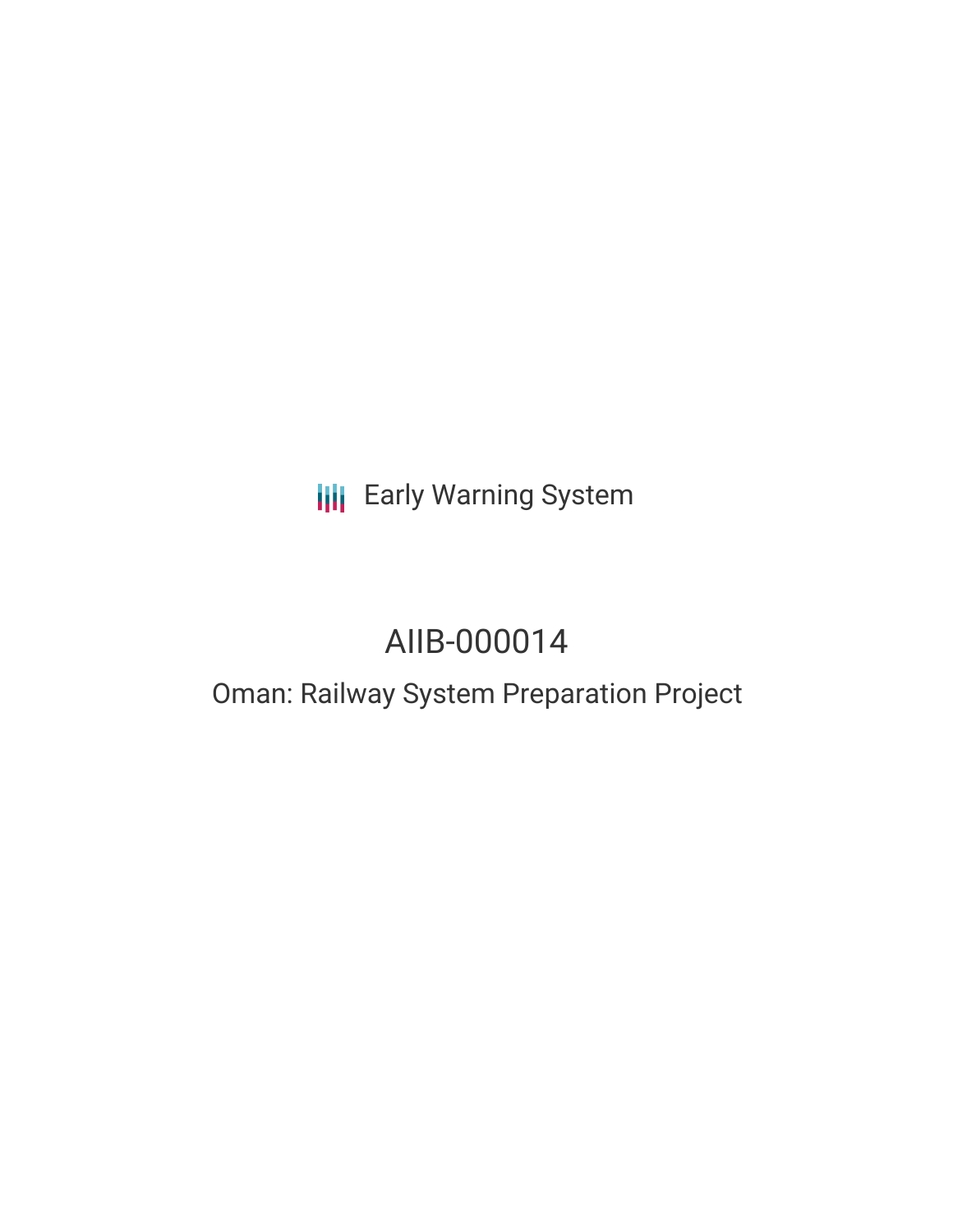

### **Quick Facts**

| <b>Countries</b>               | Oman                                        |
|--------------------------------|---------------------------------------------|
| <b>Financial Institutions</b>  | Asian Infrastructure Investment Bank (AIIB) |
| <b>Status</b>                  | Approved                                    |
| <b>Bank Risk Rating</b>        | C                                           |
| <b>Voting Date</b>             | 2016-12-18                                  |
| <b>Borrower</b>                | Oman Global Logistics Group SAOC            |
| <b>Sectors</b>                 | Infrastructure, Transport                   |
| <b>Investment Type(s)</b>      | Loan                                        |
| <b>Investment Amount (USD)</b> | $$36.00$ million                            |
| <b>Loan Amount (USD)</b>       | $$36.00$ million                            |
| <b>Project Cost (USD)</b>      | $$60.00$ million                            |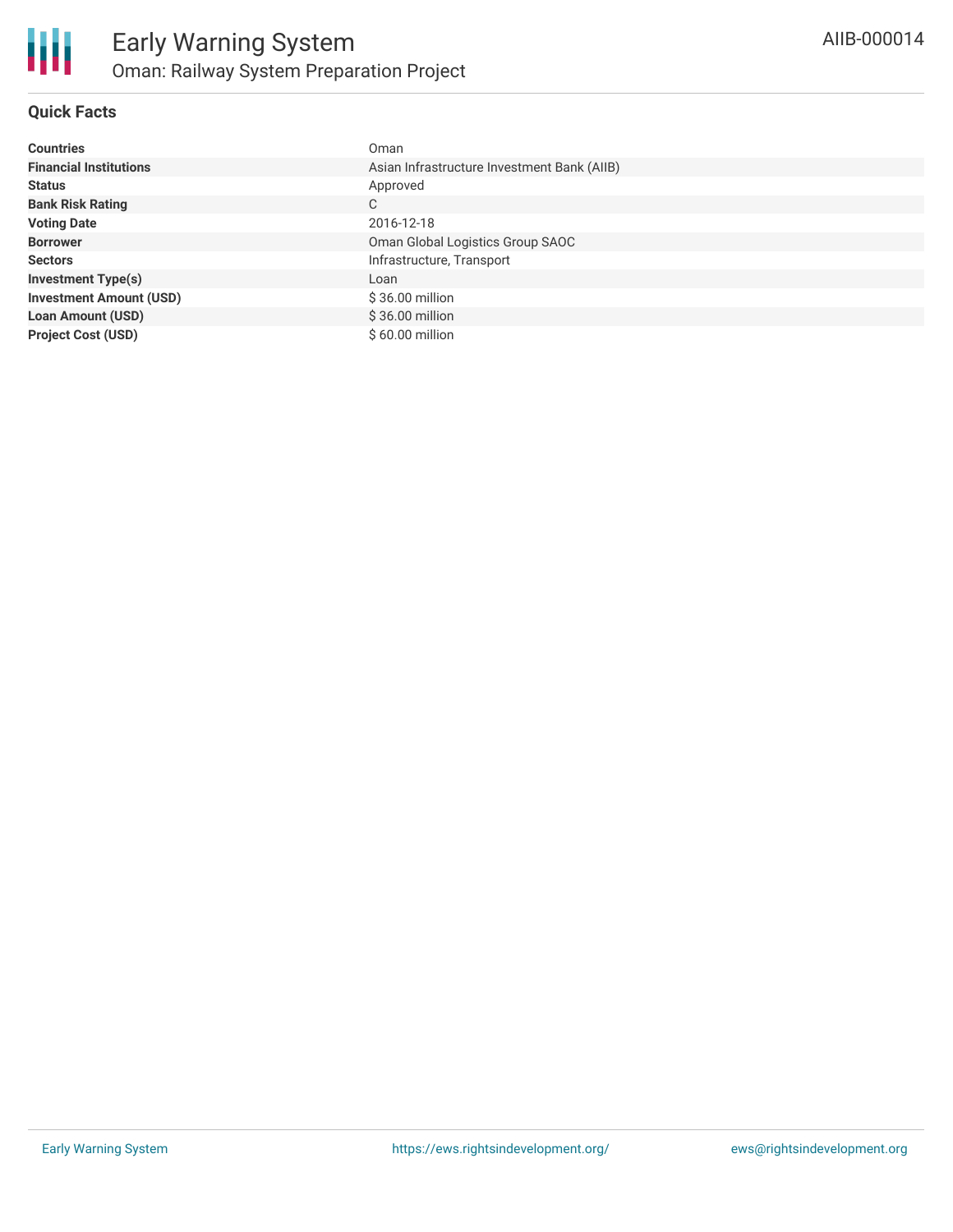

### **Project Description**

The objective of the Project is to achieve full readiness for the construction of a new railway system that will support the Sultanate of Oman with the diversification of its economy and to develop the Sultanate of Oman's position as transport hub and as an exporter of minerals.

Following are the planned activities under the proposed project:

- (1) Railway system design and procurement;
- (2) Institutional development for sector readiness;

(3) Baseline surveys for land acquisition, socio-economic and environment; and

(4) Legal services to support the development and finalization of all contracts needed for the construction and the commercial development of the new railway system.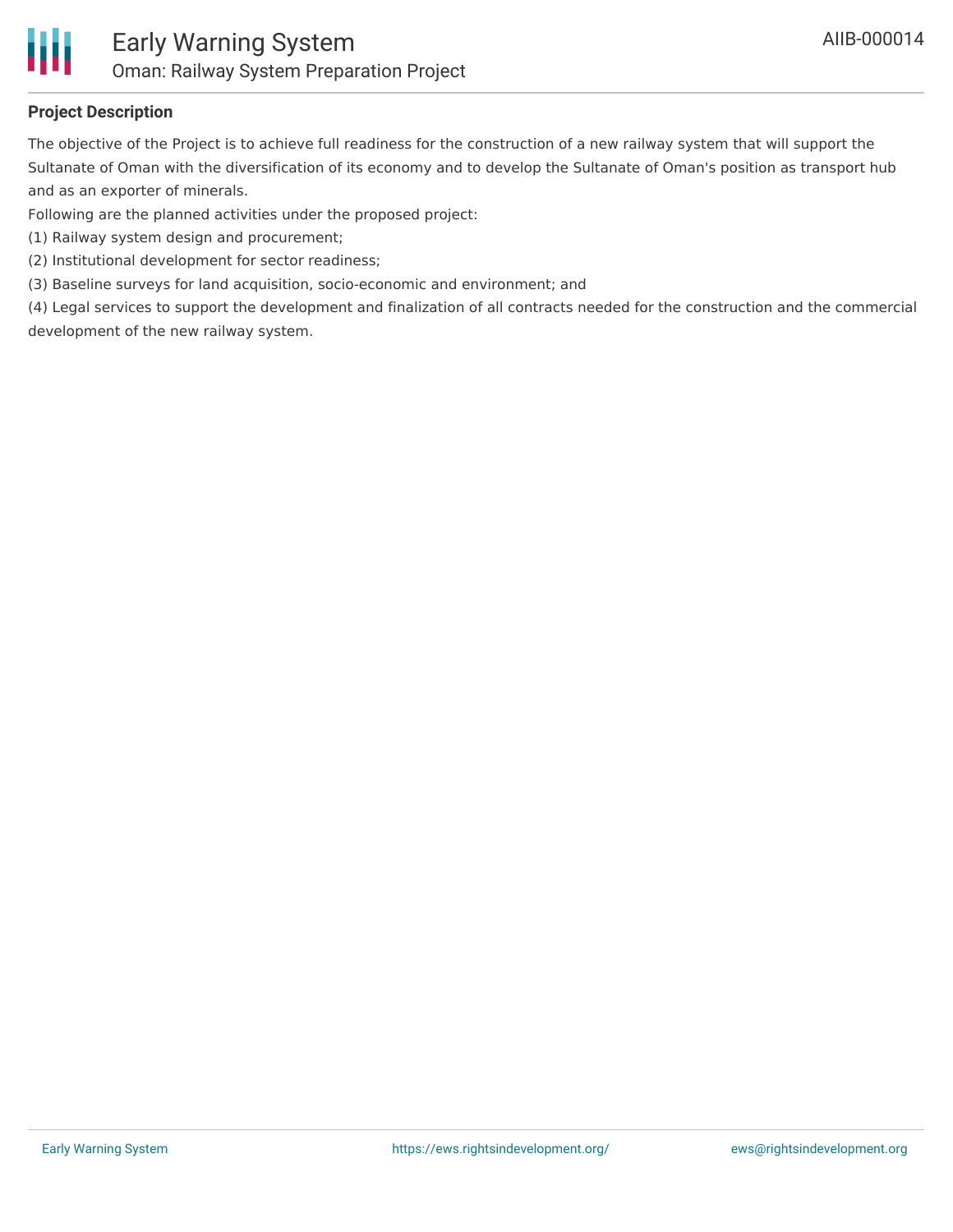

### Early Warning System Oman: Railway System Preparation Project

### **Investment Description**

Asian Infrastructure Investment Bank (AIIB)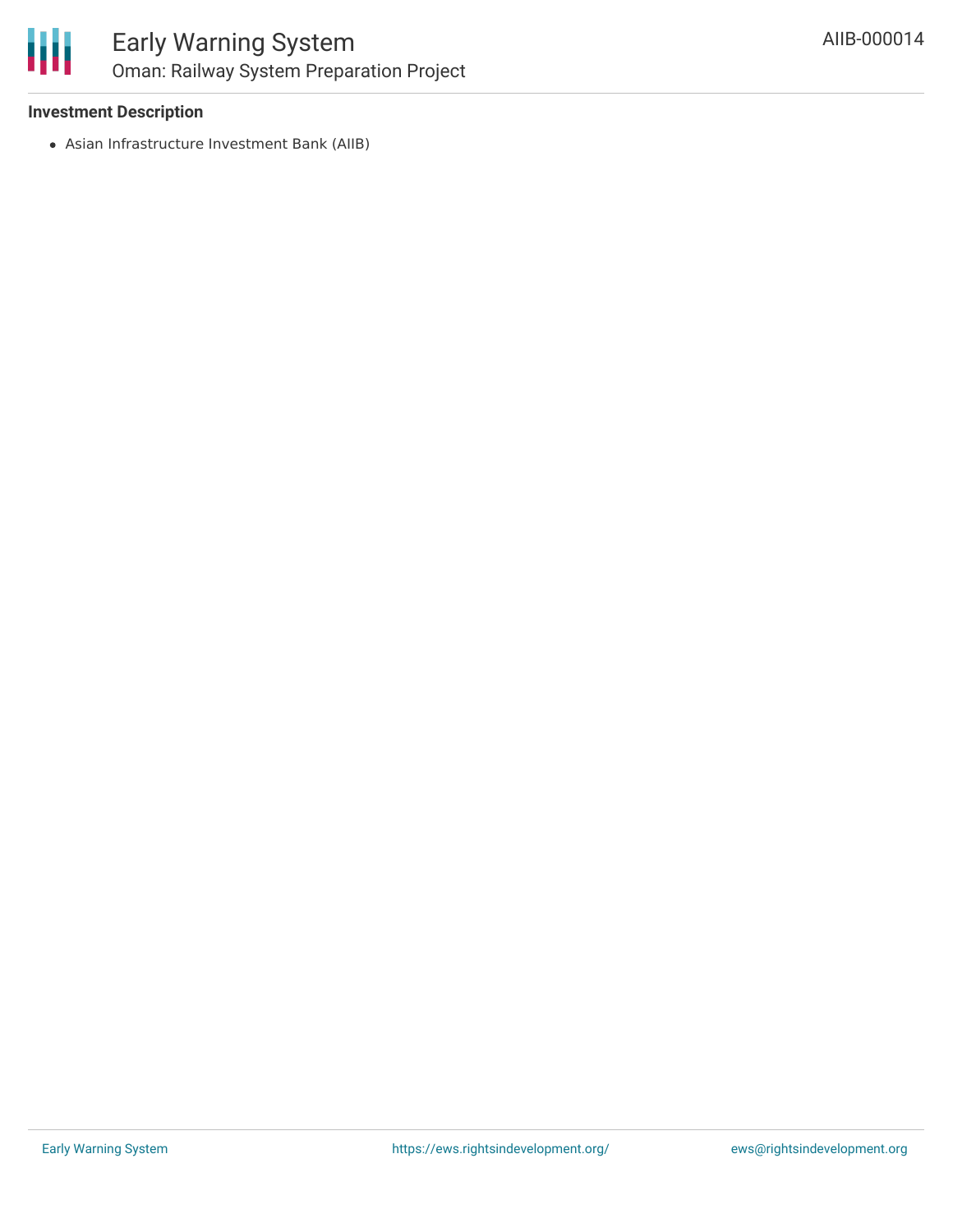

### **Contact Information**

Shakeel Khan Principal Investment Operations Specialist No project contact details were provided at time of disclosure.

#### **ACCOUNTABILITY MECHANISM OF AIIB**

The AIIB has established the Accountability Mechanism for Project-Affected People (PPM). The PPM provides "an opportunity for an independent and impartial review of submissions from Project-affected people who believe they have been or are likely to be adversely affected by AIIB's failure to implement the ESP in situations when their concerns cannot be addressed satisfactorily through Project level GRMs or AIIB Management processes." Two or more project-affected people can file a complaint. Under the current AIIB policy, when the bank co-finances a project with another development bank, it may apply the other bank's standards. You can refer to the Project Summary Information document to find out which standards apply. You can learn more about the PPM and how to file a complaint at: [https://www.aiib.org/en/about-aiib/who-we-are/project](https://www.aiib.org/en/about-aiib/who-we-are/project-affected-peoples-mechanism/how-we-assist-you/index.html)affected-peoples-mechanism/how-we-assist-you/index.html.

The complaint submission form can be accessed in Arabic, Bahasa Indonesia, Bengali, Chinese, English, Tagalog, Hindi, Nepali, Russian, Turkish, or Urdu. The submission form can be found at: [https://www.aiib.org/en/about-aiib/who-we-are/project](https://www.aiib.org/en/about-aiib/who-we-are/project-affected-peoples-mechanism/submission/index.html)affected-peoples-mechanism/submission/index.html.